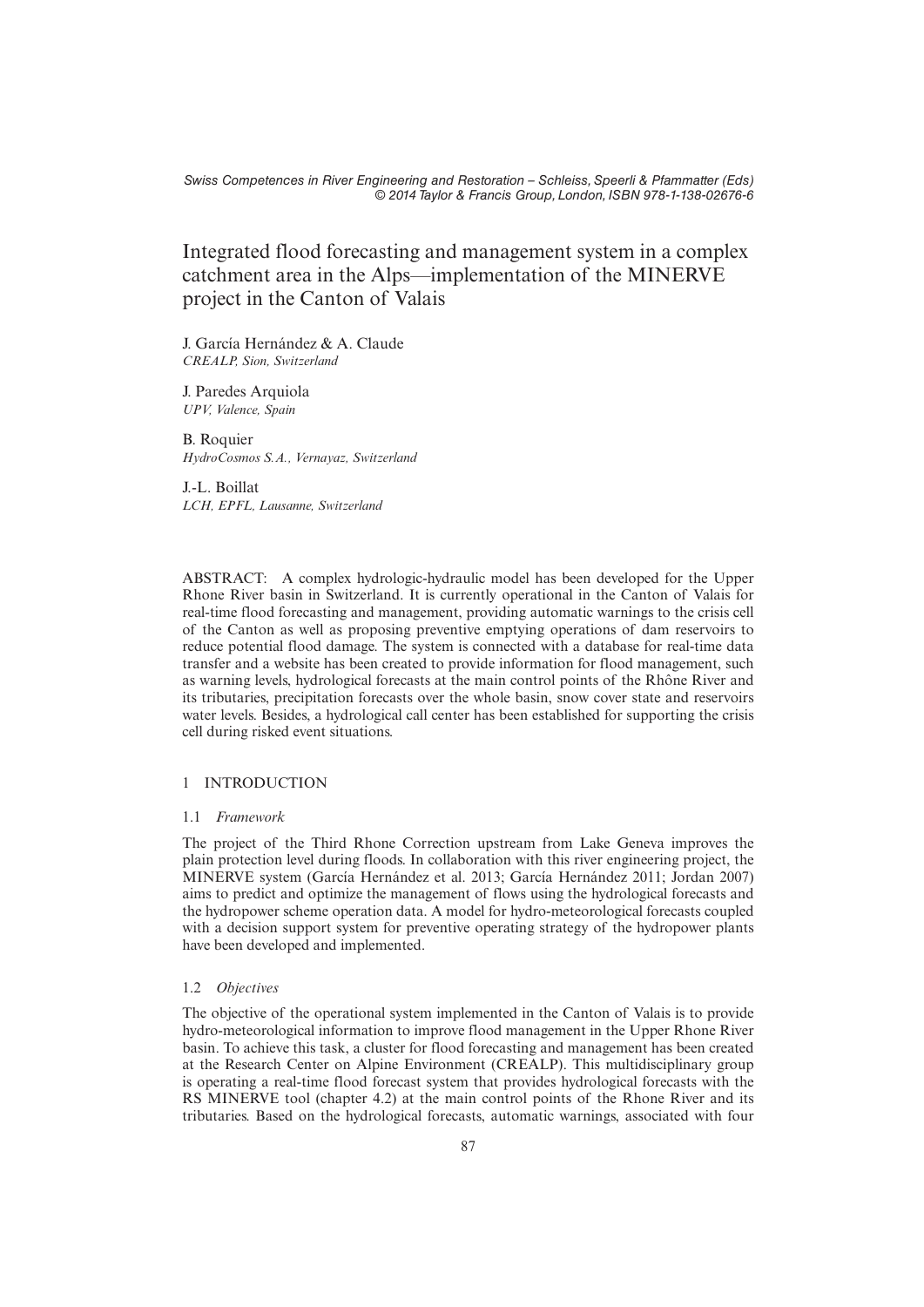different thresholds at each control point, are provided to the crisis cell. Finally and also based on these forecasts, preventive operations can be proposed to hydropower schemes owners to reduce as much as possible the potential flood damages.

# 2 UPPER RHONE BASIN

### 2.1 *The basin*

The Upper Rhone River basin (Fig. 1) is located in the Swiss Alps, upstream from Lake Geneva. It covers a surface of  $5^{\circ}524 \text{ km}^2$ , including 658 km<sup>2</sup> of glaciers, and is characterized by high mountains with elevations varying from 372 to 4'634 m a.s.l.

The total length of the Rhone River, from its source at the Rhone Glacier over 2'200 m a.s.l. to the Lake of Geneva at 372 m a.s.l., is around 165 km. The average year discharge between January 1st 1980 and January 1st 2014 at Porte du Scex, outlet of the basin, was 189 m3 /s, and the highest discharge 1'358 m3 /s, measured on October 15th, 2000.

Many hydropower schemes with large reservoirs are located in the watershed, strongly influencing the hydrological regime of the river network. The reservoirs have a total storage capacity of 1'195 Mio m<sup>3</sup> and a total equipped discharge of more than 500 m<sup>3</sup>/s.

## 2.2 *Spatial discretization of the basin*

The watershed (Fig. 1) has been divided into 245 sub-basins taking into account not only the Digital Elevation Model (DEM), but also the gauging stations and rivers junctions as well as reservoirs, hydropower plants and intakes. Each sub-basin was next discretized into different elevation bands allowing temperature adjustment. The model also takes into account the glacial cover with the last available data of swissTLM3D, being the 1347 defined elevation bands distributed into non-glacial (1027) and glacial (320). For the non-glacial bands, the average surface is 4.7 km<sup>2</sup> and the average of the vertical altitude difference of each band is



Figure 1. Upper Rhone River basin with its 245 sub-basins and 1347 altitude bands.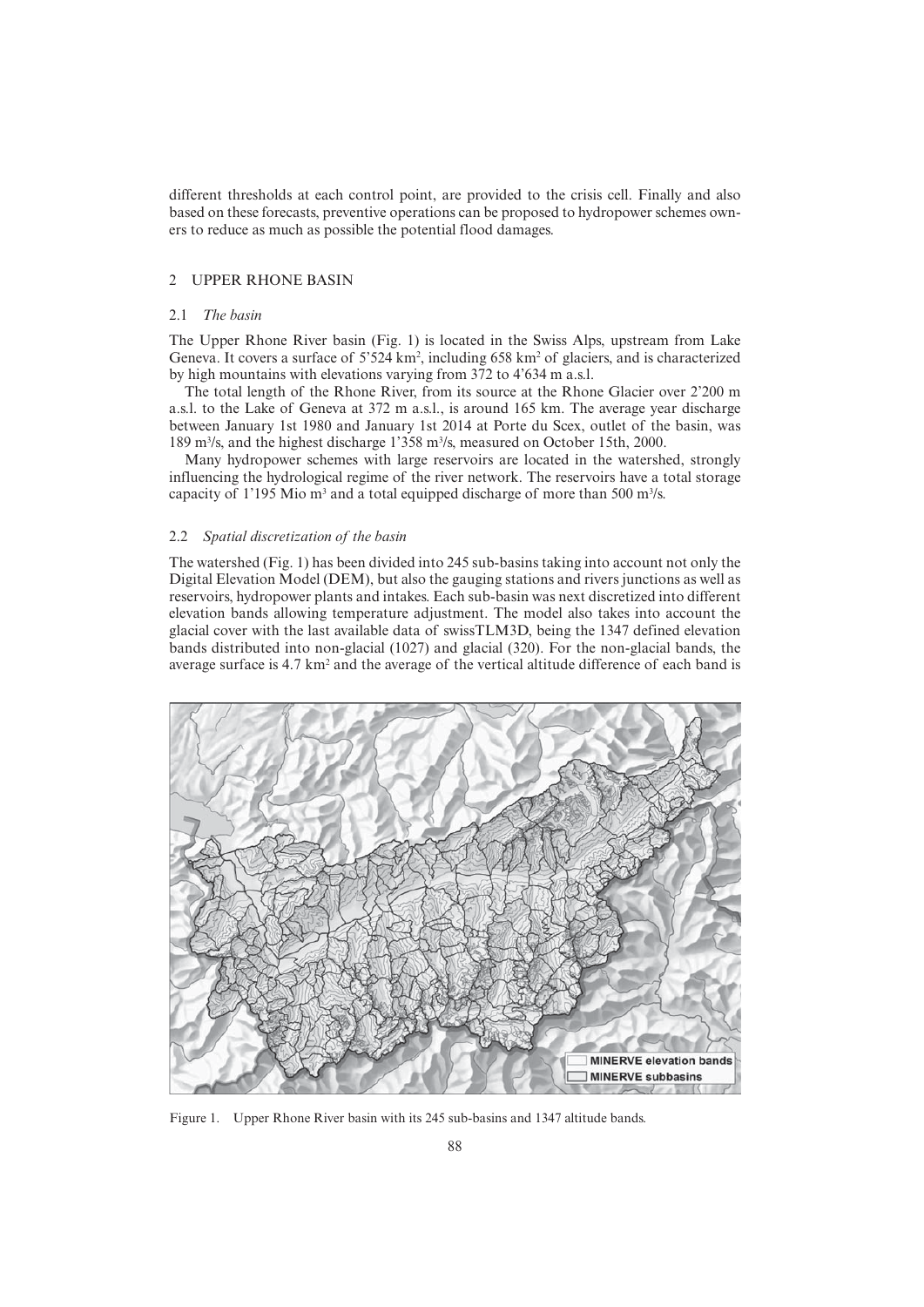$361$  m. For the glacial bands, the average surface is  $2.1 \text{ km}^2$  and the average vertical space 327 m.

The Rhone River has been divided into 22 river reaches and the tributaries still bring 141 additional river segments to complete the hydrological model.

Finally, significant storage reservoirs (14), compensating basins (13), hydropower plants (31) and intakes (91) have been included in the model.

### 2.3 *Hydrological model*

Based on the spatial discretization of the basin, a semi-distributed model was developed to simulate the hydrological and hydraulic behavior of the river basin. The model includes snow-melt, glacier melt, soil infiltration, surface runoff, flood routing in rivers and reservoirs as well as hydropower plants operations.

To take into account the hydrological processes, different hydrological models to calculate rainfall-runoff processes are provided by the RS MINERVE numerical tool (chapter 4.2).

The GSM (Glacier and SnowMelt) model (Schäfli et al. 2005) calculates the snow and glacier melts with a degree-day approach. The new SOCONT (Soil Contribution) model includes a snow model, a GR3 model (Michel and Edijatno 1988; Consuegra et al. 1998) calculating infiltration and a SWMM (Storm Water Management Model) model (Metcalf and Eddy, 1971) for runoff simulation.

The model HBV (Bergström 1976, 1992) is an integrated rainfall-runoff model, which includes conceptual numerical descriptions of hydrological processes at the catchment scale. It also calculates the snow processes as well as runoff and slow and rapid infiltration flows.

The GR4 J model is a hydrological model (Perrin et al. 2003) which simulates the flow from a production and a routing stores based on two unit hydrographs.

Finally, the SAC-SMA (Sacramento Soil Moisture Accounting Model) model (Burnash et al. 1973; Burnash 1995) calculates the runoff and the baseflow distinguishing different soil zones, with rational percolation characteristics.

Based on the concept of the elevation bands per sub-basin, the model was built from upstream as presented in Figure 2. The elevation bands of each sub-basin supplies the same outlet. Then, the discharge flows through a river reach to the next junction, where contributions from other different sub-basins can be added.



Figure 2. Sub-basins and elevation bands in the Grande Eau watershed (tributary in the downstream part of the Upper Rhone River basin) and their schematic representation as glacier and non-glacier bands, rivers and junctions.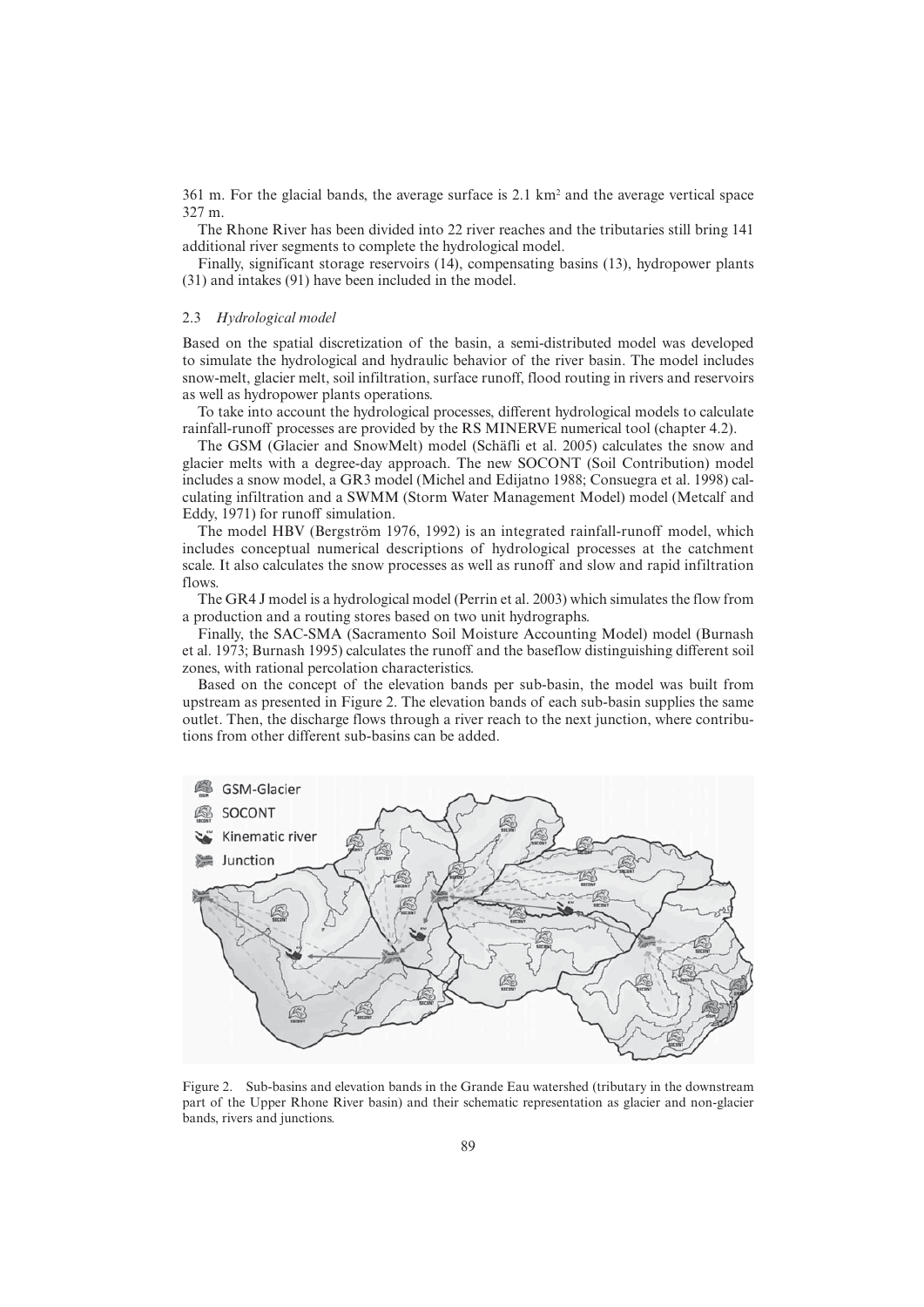Potential Evapotranspiration (PET) can be provided by the database if available. Since only precipitation and temperature values are available at this moment, different methods have been implemented in RS MINERVE for PET estimation. Turc (1955, 1961) equation as well as McGuinness and Bordne (1972) calculate PET based on current temperature and global radiation. Oudin (2004) methodology provides PET values based on current temperature and estimated extraterrestrial radiation.

The value of global radiation  $R_g$  is calculated per month (average value) depending on the itude and longitude of the river begin and is beged on 22 years monthly guaraged (byly latitude and longitude of the river basin and is based on 22 years monthly averaged (July 1983–June 2005). These  $R_g$  data were obtained from the NASA Langley Research Center Atmospheric Science Data Center Surface meteorological and Solar Energy (SSE) web portal Atmospheric Science Data Center Surface meteorological and Solar Energy (SSE) web portal supported by the NASA LaRC POWER Project (http://eosweb.larc.nasa.gov/sse/).

#### 3 HYDRO-METEOROLOGICAL INPUTS

#### 3.1 *Meteorological data*

Meteorological observed values are provided by MeteoSwiss (31stations) and SLF (52 stations) networks (Fig. 3), respectively at a ten and thirty minutes time step. The MeteoSwiss stations provide precipitation, temperature, wind (speed and direction) and relative humidity data and are located at altitudes between 380 and 2'500 meters (mean of 1'700 meters). The SLF stations provide, depending on each station, values such as precipitation, temperature, snow height, wind direction and intensity or humidity. They are mainly installed for avalanche risk evaluation, delivering a good representation of the high relief meteorological variability, at altitudes between 2'000 and 3'300 meters (mean of 2'662 meters).

For the computation of flood predictions, the meteorological forecast model COSMO-7, provided by MeteoSwiss, is available. It is driven by the global model ECMWF (European Centre for Medium-Range Weather Forecasts) and covers most of Western and Central



Figure 3. Hydro-meteorological data available in real-time in the Upper Rhone River basin.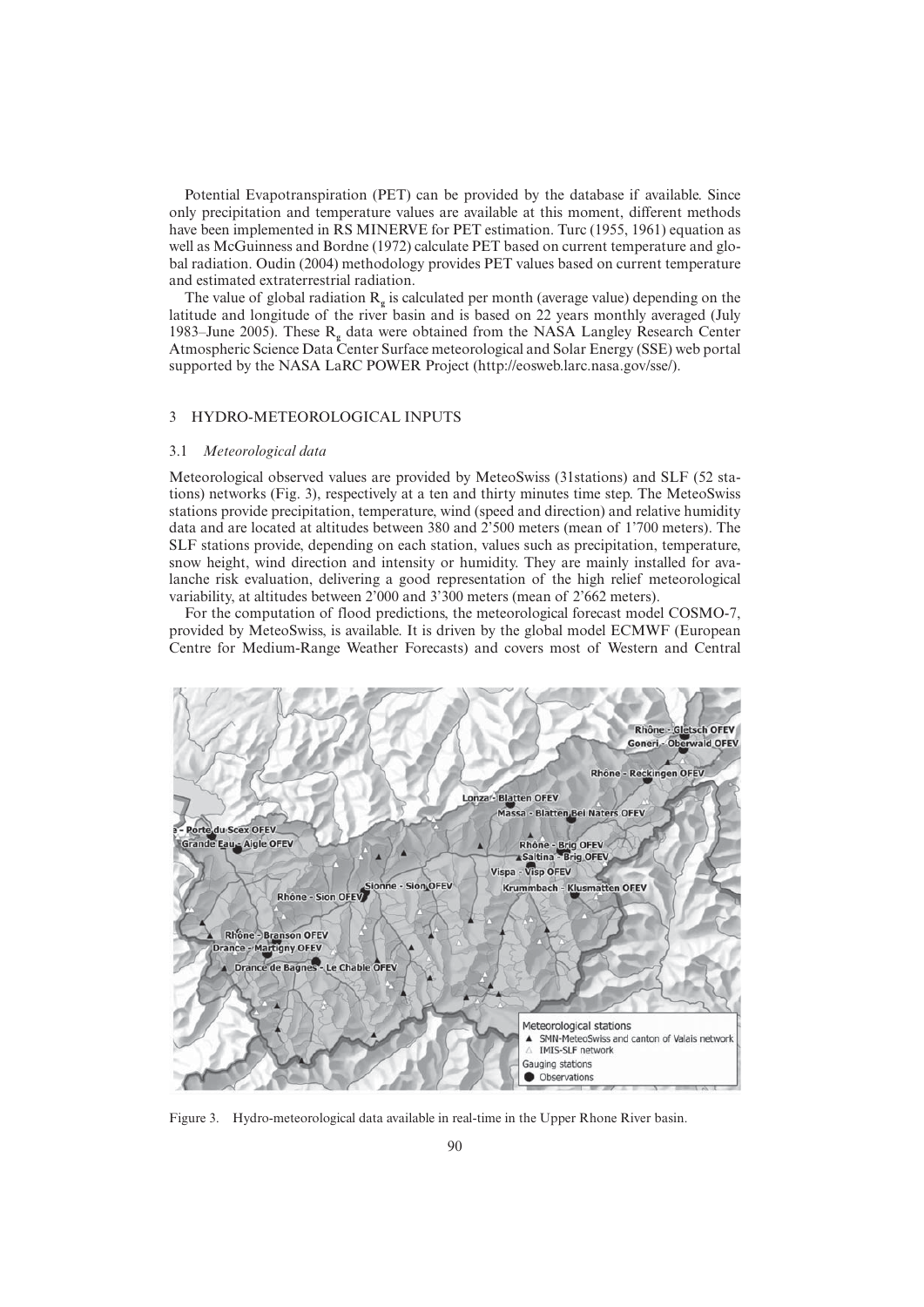Europe. Its spatial resolution is 6.6 km and the temporal resolution is 1 h. The horizon is 72 h and it is updated three times a day at 00:00, 06:00 and 12:00 UTC.

## 3.2 *Hydrological data*

Gauging stations are mainly operated by the Federal Office for the Environment (FOEN). Discharge series in 17 FOEN stations located in the basin are available since more than 30 years ago and are nowadays obtained in real-time (Fig. 3) each 10 minutes or 1 hour depending on the stations.

In addition, 6 cantonal stations measuring water levels are also available in real-time since 2013 in some Rhone tributaries, but they are not yet used in the operational system. Their relationship between level and discharge is being currently calculated and will allow improving the model results by providing additional control points for calibration. Furthermore, other cantonal stations will be installed in 2014 in other tributaries and will also improve the model performance, especially for the concerned lateral valleys.

### 3.3 *Snow data*

To calculate the snow cover, a processing for MODIS (Moderate Resolution Imaging Spectroradiometer) data was developed to obtain observed snow extent and its evolution. This information is later used for updating the snow cover considered in the hydrological model.

The MODIS data are produced by an imaging radiometer for Aqua and Terra satellites. Both satellites are part of the EOS program (Earth Observing System) from the NASA. The CREALP uses cryosphere data (snow and ice on land) from MODIS, which are freely available on the National Snow and Ice Data Center website. The evolution of the snow cover and land can then be observed and studied. The snow cover is calculated once per day, with an average delay of two or three days (Fig. 4). In addition, historical data since February 2000 are available and allow calculating the snow cover norm per day or per month (Fig. 5).



Figure 4. Snow cover from MODIS on January 12th, 2014.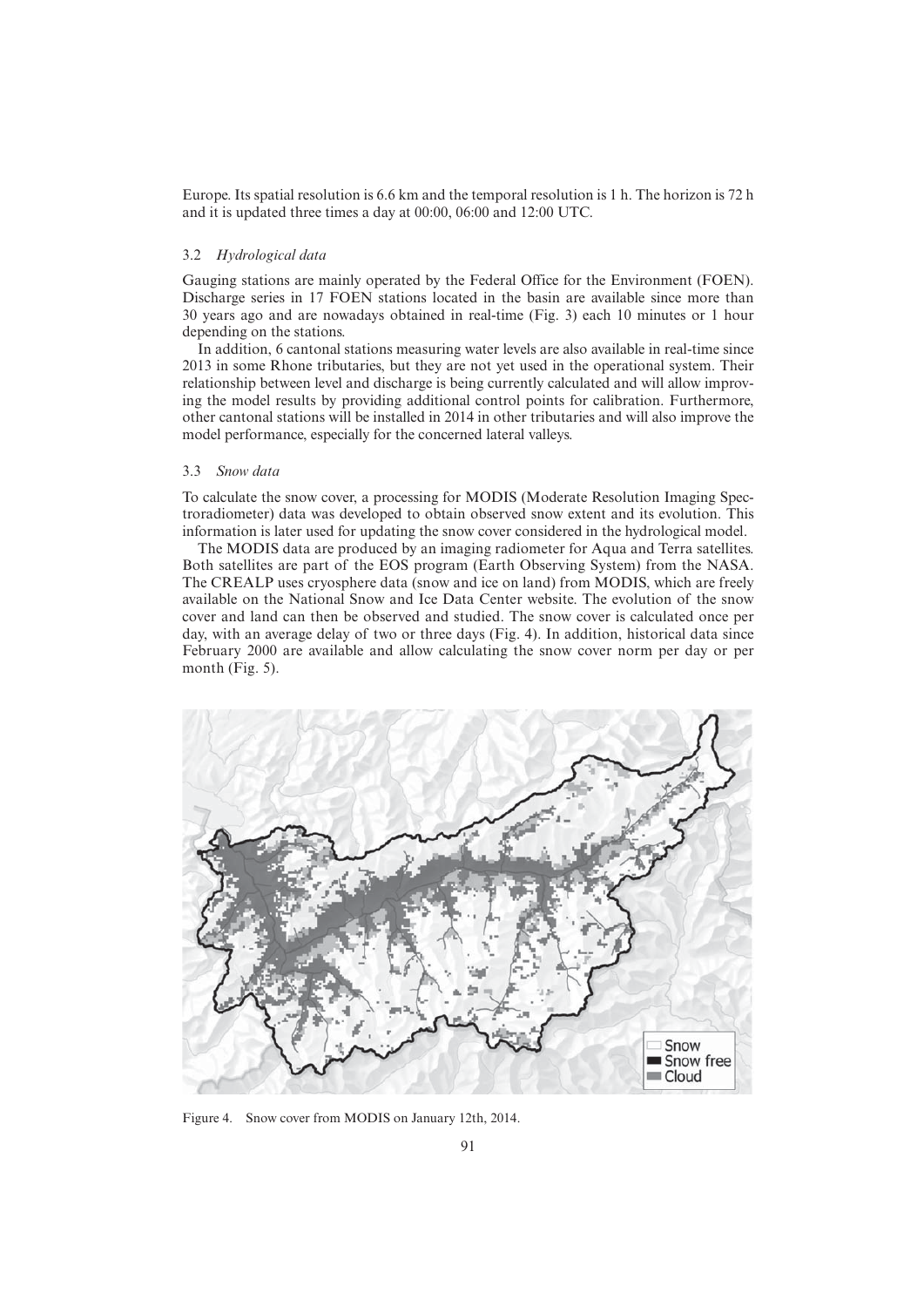

Figure 5. Quartiles 0, 25, 50, 75 and 100% with the snow cover of the Upper Rhone River basin calculated with MODIS data from 01.09.2000 to 31.08.2013, as well as the current situation from September 2013 to February 2014.

## 4 OPERATIONAL SYSTEM

#### 4.1 *Operational scheme*

The implemented real-time flood forecasting system (Fig. 6) is composed of: a database for hydro-meteorological data storage and real-time data transfer; a computer for automatic hydrological simulation (hindcasting with observed meteorological values and forecasting with meteorological forecasts); and a website for hydro-meteorological data information, where observations and forecasts are presented through graphics and tables.

The database stores all hydro-meteorological information that it receipts from the different providers. Afterwards, meteorological (precipitation and temperature observations and forecasts) and hydrological (discharge measurements) data are sent to the computer dedicated to hydrological calculations. The hydrological simulations are realized with the aid of the tool RS Pilot (chapter 4.3), which manages the hydrologic-hydraulic software RS MINERVE.

The hydrological outputs (discharge forecasts at main control points) are sent to the database to be stored. Then, data are transmitted and published in the information website polhydro.ch. This one has been created with the objective of displaying all useful information for managing floods, such as warning levels, hydrological forecasts at main control points of the Rhone River and its tributaries, precipitation forecasts over the whole basin, snow cover state and reservoirs water levels, among other information.

#### 4.2 *Hydrological/hydraulic simulations with RS MINERVE*

Routing System II (Dubois and Boillat 2000; García Hernández et al. 2007), was developed at the Laboratory of Hydraulic Constructions (LCH) at the Ecole Polytechnique Fédérale de Lausanne (EPFL). This program simulates the free surface run-off and its propagation. It models hydrological and hydraulic complex networks according to a semi-distributed conceptual scheme. In addition to particular hydrologic processes (snowmelt, glacier melt, surface and underground flow), hydraulic control elements (e.g. gates, spillways, diversions, junctions, turbines and pumps) can be also incorporated.

Built upon Routing System II, RS MINERVE (Foehn et al. 2014; García Hernández et al. 2014) was almost completely recoded to obtain a program that is both efficient and userfriendly for hydrological and hydraulic modeling.

The global analysis of a hydrologic-hydraulic network is essential for the development and optimization of an appropriate flood protection concept or the potential role of hydropower plants. RS MINERVE (Fig. 7) allows such kind of analysis due to its simple and intuitive interface and its open structure facilitates the implementation and adaptation of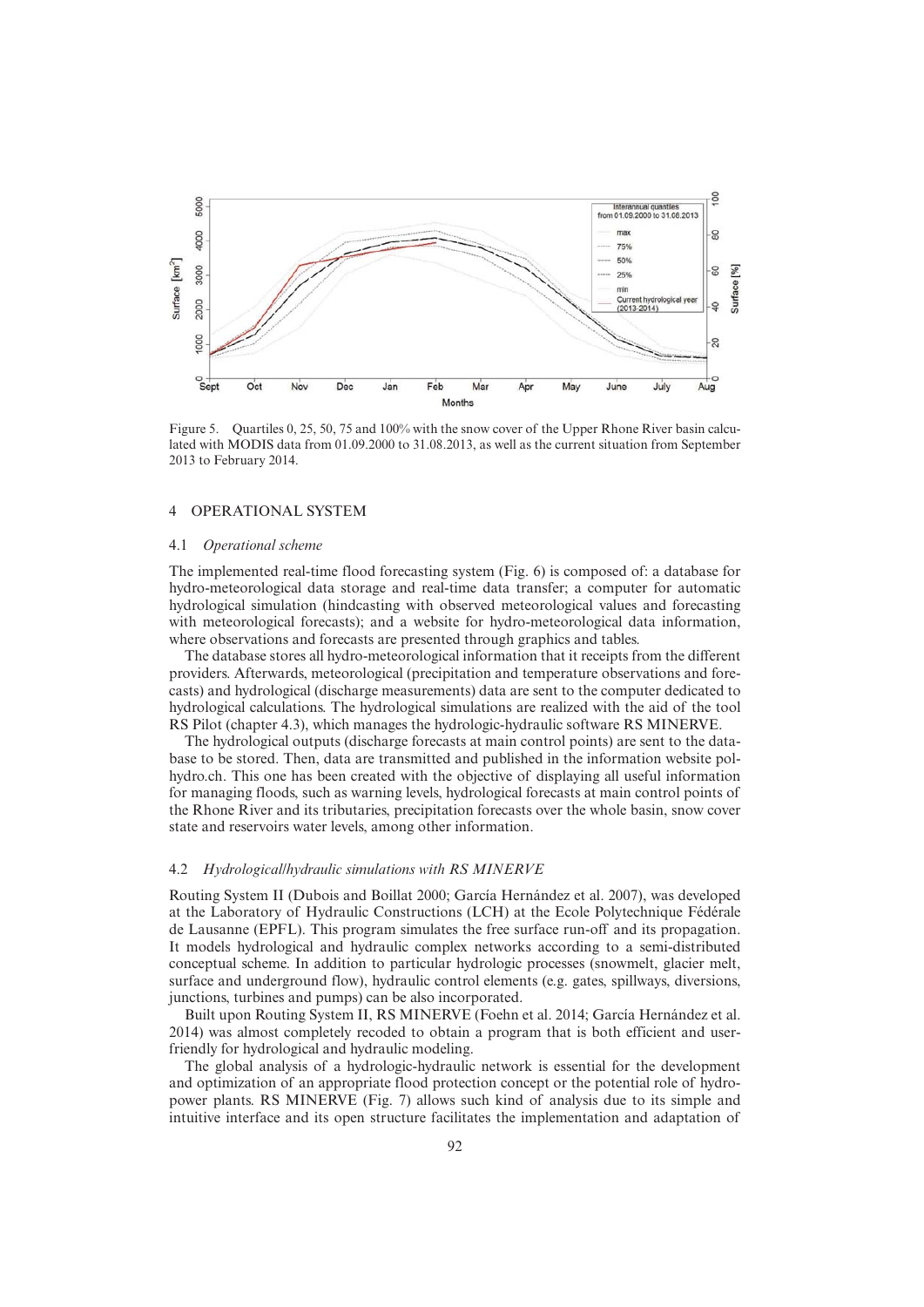

Figure 6. Operation of the RS MINERVE system for flood forecasting in the Canton of Valais.



Figure 7. RS MINERVE main interface.

new developments. The implementation of an RS Expert section, with 3 modules detailed hereafter, allows easily improving the model performance and better evaluating hydrologic and hydraulic results.

The automatic calibration module, with the SCE-UA algorithm (Duan et al., 1992, 1993, 1994), calculates the best set of hydrological parameters depending on an objective function defined by the user and becomes a key element of the software. This new module is being currently used for improving the model performance based on different criteria such as Nash Coefficient, Relative Volume Bias or Pearson Correlation.

The second module for time-slice simulations facilitates the analysis of large data sets without overloading the computer memory. It allows the evaluation of the model results performance over the whole Rhone river basin for the complete database, calculating it year by year.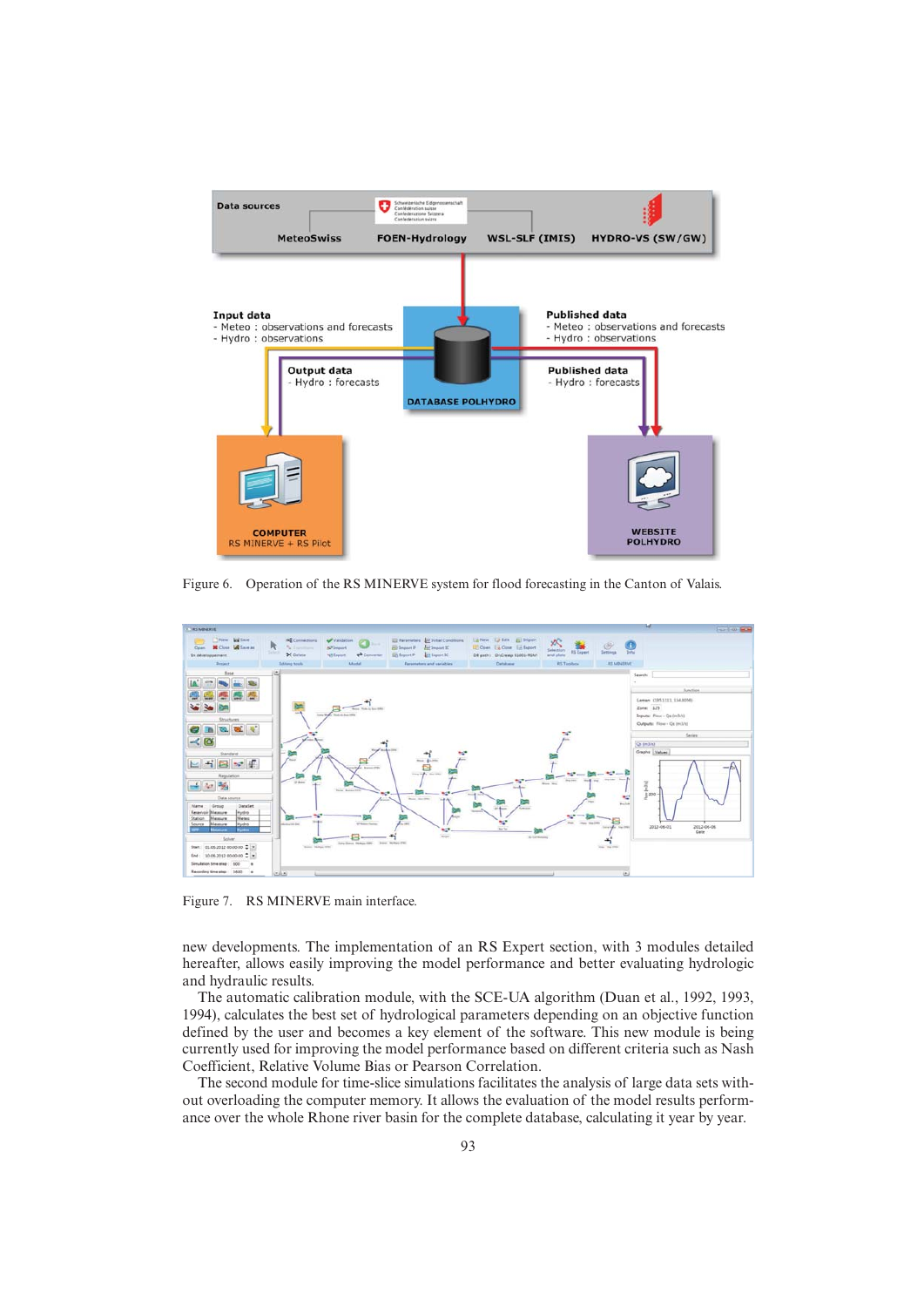The third module for scenario simulations introduces the possibility of simulating multiple weather scenarios or several sets of parameters and initial conditions to evaluate the variability and sensitivity of the model results. It is useful in flood situations for providing additional information about the situation and assessing the uncertainty of the forecast and/ or the model.

Finally, data assimilation is used to improve the results obtained with RS MINERVE since the beginning of 2014. The procedure is currently manual and the assimilation is undertaken once the performance of the model is not satisfactory.

Discharge series at 17 measurements points in the basin are used for updating the model and the saturation balance is modified to achieve enhanced discharge values. Furthermore, snow cover (MODIS) is applied to adjust the snow model extent considered by the hydrological model and provide reliable flow from snow melt. Finally, the available levels of reservoirs are also used to update the model, starting each new simulation from the correct reservoir level.

## 4.3 *RS pilot*

RS Pilot was developed to perform automatic simulations with RS MINERVE. To achieve this goal, a timetable is defined beforehand, which contains the time at which the system imports the meteorological forecast, runs the model and exports the hydrological results.

To perform hydrological forecasts, two different tasks are managed by RS Pilot. On one hand, the "Control simulation" task allows running the hydrological simulation with the last meteorological observations to get the hydrological state variables, such as snow height or soil saturation. On the other hand, the "Forecast simulation" task takes into account the last meteorological forecast and the hydrological state variables obtained by the previous task.

#### 4.4 *Operational center of hydro-meteorological monitoring*

A hydro-meteorological call center has been established to support the crisis cell of the Canton of Valais during critical events. A pool of operators was created and trained on the different meteorological and hydrological tools to be able to ensure the hydro-meteorological monitoring. This call center provides an important scientific and technical support for the flood risk management.

The supervision is mainly based on the data monitoring. On one hand, data such as current and previous rainfall, temperature or snow cover per sub-basin or discharge at the main control points are checked. On the other hand, meteorological forecast provided by MeteoSwiss are analyzed at the same time as the hydrological forecasts at the main control points.

The hydrological flow forecasts are computed at each sub-basin of the model. Among them, 23 control points (Fig. 8), corresponding to the gauging stations (for comparison reasons) and to sensitive locations like confluences or bridges, are presented in the website polhydro.ch.

Depending on the precipitation, MeteoSwiss proposes several danger levels from 1 (no or minor danger) to 5 (very high danger) on 23 regions over the Rhone River basin. In addition, 4 of the control points located on the Rhone River are used to indicate the same danger levels (1 to 5) depending on different discharge thresholds provided by the Canton of Valais.

Contacts with the Geneva MeteoSwiss forecasters are established when the meteorological situation deserves further information. Other contacts and information exchange with the Department for Roads, Transports and Watercourses of the Canton of Valais as well as with the Swiss Federal Office for Environment (FOEV) are also maintained when discharge values go near the second threshold (third danger level).

The website polhydro.ch provides latest hydro-meteorological information to the operators following the situation as well as to the crisis cell of the Canton of Valais for taking possible measures (structural protection measures, information to the population, village evacuation, etc). An automatic report with an overview of the current available information is also sent daily by mail to the concerned people and can be updated if required.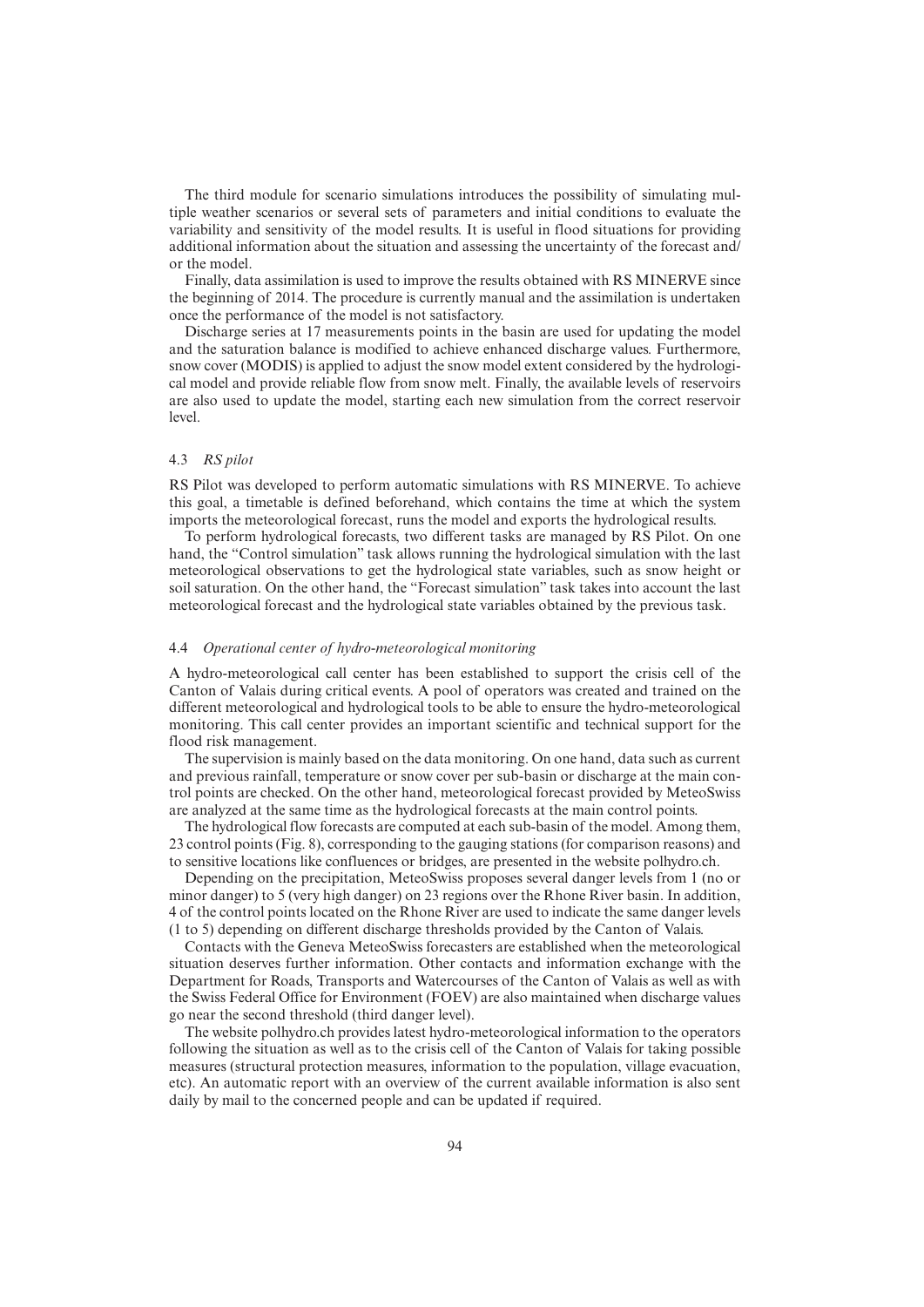

Figure 8. Hydrological control points with discharge forecasts.

# 5 HYDROLOGICAL FORECASTS

The MINERVE system provides 3 hydrological forecasts per day (00:00, 06:00 and 12:00 UTC) based on COSMO-7 meteorological forecasts. Precipitation and temperature are used as input of the hydrological model. Potential evapotranspiration is calculated from the Turc (1955, 1961) method and hydropower operations are estimated beforehand based on turbining scenario.

The system, operational from the beginning of 2013, provides warnings for 4 thresholds in 4 control points located on the Rhone River. An overview of the warnings performance for the first threshold during the 2013 year is presented hereafter at these 4 control points (Fig. 9). The performance of the warning system is continuously monitored and each warning is sorted as a Hit, a Miss or a False alarm. A Hit is recorded if observation and forecast exceed the threshold for a given day; if only the observation exceeds the threshold, a Miss is registered; and finally when only the forecast exceeds the threshold, a False Alarm is considered.

The results show a low performance for the control point of Brig (threshold  $T1 = 250$  m<sup>3</sup>/s), due to overestimations of the snow coverage and the precipitation forecast. At control points of Sion (T1 = 460 m<sup>3</sup>/s) and Branson (T1 = 470 m<sup>3</sup>/s), results were more compelling although several false alarms were noticed due to an overestimation of the precipitation. At the outlet of the basin, Porte-du-Scex (T1 = 700 m<sup>3</sup>/s), results gave some miss events due to underestimated precipitation forecasts over the lower part of the basin and small saturation of the soil, as well as one false alarm due to a too high snow cover.

In 2014, the revision of the initial conditions of the hydrological model based on MODIS snow cover and discharge data from gauging stations improves hydrological forecasts and, then, the reliability of the warning system. In addition, new cantonal gauging stations provide data to recalibrate the entire model.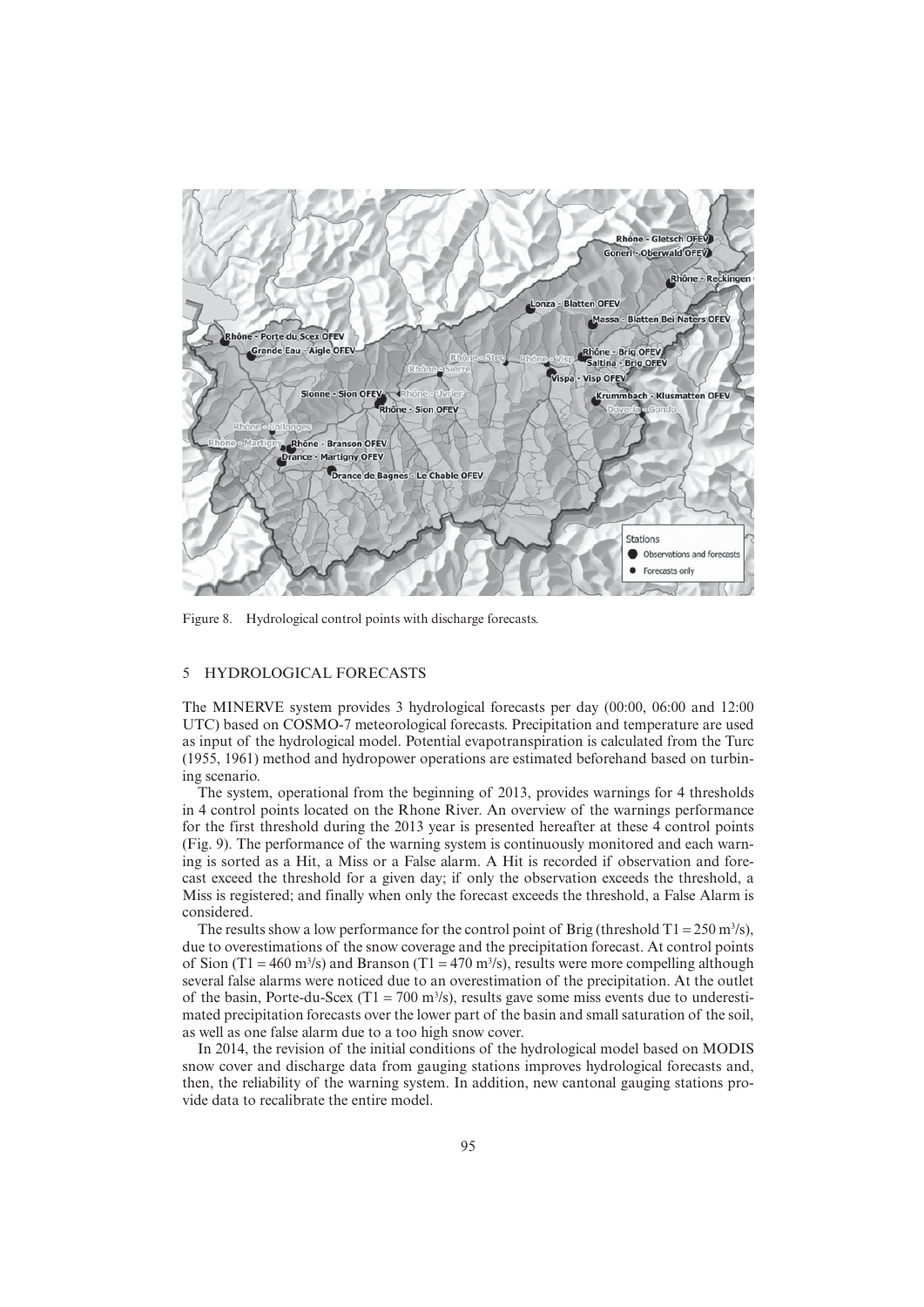

Figure 9. Hit, Miss and False Alarm results for Brig, Sion, Branson and Porte-du-Scex in 2013.

#### 6 CONCLUSIONS

The MINERVE system is integrated in the cantonal procedure for the Rhone River flood management. It allows simulating the discharge in the river network of the Upper Rhone catchment area since it considers all hydropower plants and dams, turbine operations and water releases.

The objective of the system is to establish an optimal coordination of actions to reduce the risk of flooding taking into account present and future hydro-meteorological situation over the whole basin (Rhone River and its tributaries). The approach is based on exploitation and monitoring of observed data as well as on hydro-meteorological forecasts. The system provides the useful information to the cantonal decision-making crisis cell, which determines the level of danger and triggers appropriate protective measures or interventions.

With a constant concern for consolidation and improvement, the MINERVE system continuously modernizes its operational environment at the same time that hydrological and hydraulic issues are studied and carried out for improving the performance of the system and decreasing its uncertainty.

#### REFERENCES

- Bergström, S. 1976. Development and application of a conceptual runoff model for Scandinavian catchments. Ph.D. Thesis. SMHI Reports RHO No. 7, Norrköping.
- Bergström, S. 1992. The HBV model—its structure and applications. SMHI Reports RH, No. 4, Norrköping.
- Burnash, R.J.C., Ferral, R.L., and McGuire, R.A. 1973. A generalized streamflow simulation system— Conceptual modelling for digital computers. US Department of Commerce, National Weather Service and State of California, Department of Water Resources, p 204, 1973.
- Burnash, R.J.C. (1995). The NWS River Forecast System—catchment modeling. In: Singh, V.P. (Ed.). Computer Models of Watershed Hydrology, 311–366.
- Consuegra D., Niggli M. and Musy A. 1998. Concepts méthodologiques pour le calcul des crues. Application au bassin versant supérieur du Rhône. Wasser, Energie, Luft—eau, énergie, air, Heft 9/10,  $223 - 231$
- Duan, Q., Gupta, V.K. and Sorooshian, S. 1993. A shuffled complex evolution approach for effective and efficient global minimization. *Journal of Optimization Theory and Applications*, Vol. 76, 501–521.
- Duan, Q., Sorooshian, S. and Gupta, V. 1992. Effective and Efficient Global Optimization for Conceptual Rainfall-Runoff Models. *Water Resources Management*, Vol. 28, 1015–1031.
- Duan, Q., Sorooshian, S. and Gupta, V.K. 1994. Optimal use of SCE-UA global optimization method for calibrating watershed models. *Journal of Hydrology*, Vol. 158, 265–284.
- Dubois, J. and Boillat, J.-L. 2000. Routing System—Modélisation du routage des crues dans des systèmes hydrauliques à surface libre*. Communication 9 du Laboratoire de Constructions Hydrauliques*, Ed. A. Schleiss, Lausanne.